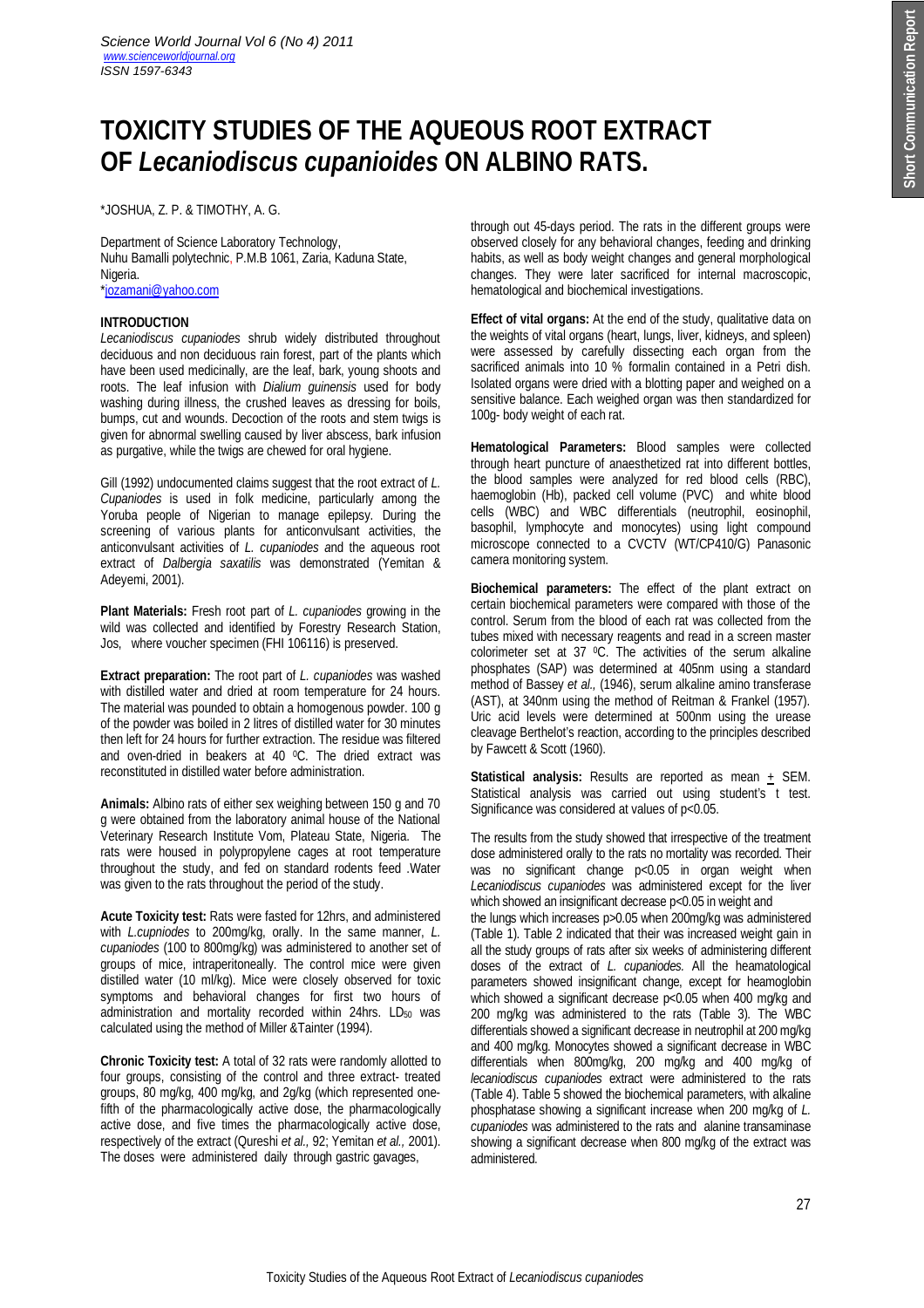#### **TABLE 1. EFFECT OF TREATMENT OF EXPERIMENTAL RATS WITH**  *Lecaniodiscus cupaniodes* **ON THEIR VITAL ORGANS.**

| <b>Treatment</b><br>and Dose | Mean organ weight per body weight + S.E.M |               |               |               |               |  |  |
|------------------------------|-------------------------------------------|---------------|---------------|---------------|---------------|--|--|
|                              | Heart                                     | Lungs         | Liver         | Kidney        | <b>Spleen</b> |  |  |
| Control                      | $0.33 + 0.03$                             | $0.66 + 0.03$ | $3.10 + 0.06$ | $0.83 + 0.03$ | $0.32 + 0.02$ |  |  |
| 800mg/kg                     | $033+0.02$                                | $0.68 + 0.03$ | $3.08 + 0.12$ | $0.80 + 0.3$  | $0.36 + 0.02$ |  |  |
| 400mg/kg                     | $0.32 + 0.02$                             | $0.69 + 0.03$ | $3.06 + 032$  | $0.82 + 0.03$ | $0.33 + 0.02$ |  |  |
| 200mg/kg                     | $0.34 + 0.03$                             | $0.77 + 0.06$ | $3.10 + 0.15$ | $0.86 + 0.03$ | $0.34 + 0.02$ |  |  |

\*Significant, p<0.05

### **TABLE 2. MEAN BODY WEIGHT OF RATS TREATED WITH EXTRACT OF** *L. cupaniodes.*

|                              | Mean body weight+ S.E |       |       |                   |                   | Mean weight. |       |         |
|------------------------------|-----------------------|-------|-------|-------------------|-------------------|--------------|-------|---------|
| <b>Treatment</b><br>and dose | Dav 1                 | Day 7 | Dav14 | Dav <sub>21</sub> | Dav <sub>28</sub> | Dav35        | Dav42 | gain/wk |
| Control                      | 152.6                 | 156.6 | 161.5 | 166.6             | 169.8             | 174.3        | 180.8 | 28.2    |
| 800mg/kg                     | 155.5                 | 157.7 | 161.9 | 167.3             | 171.6             | 176.5        | 181.5 | 29.0    |
| 400mg/kg                     | 158.6                 | 159.3 | 162.8 | 168.1             | 172.4             | 178.4        | 186.1 | 27.4    |
| 200mg/kg                     | 157.7                 | 158.6 | 161.5 | 167.8             | 172.8             | 178.1        | 185.3 | 27.7    |

## **TABLE 3. HEMATOLOGICAL STUDIES ON RATS AFTER SUB-CHRONIC TREATMENT WITH** *L. cupaniodes.*

| Treatment an<br>d dose | RBC(x10 <sup>6</sup> )+SEM | $Hb$ (q/dl) + SEM | $PVC(\%) + SEM$ | <b>WBC(x103)+SEM</b> |
|------------------------|----------------------------|-------------------|-----------------|----------------------|
| Control                | $8.62 + 0.36$              | $17.2 + 0.56$     | $34.1 + 1.01$   | $3.36 + 0.21$        |
| 800mg/kg               | $8.15 + 0.40$              | $17.7 + 0.61$     | $34.0 + 1.23$   | $2.98 + 0.32$        |
| 400mg/kg               | $7.7 + 0.29*$              | $17.6 + 0.60$     | $34.6 + 1.05$   | $2.95 + 0.29$        |
| 200mg/kg               | $6.4 + 0.26^*$             | $17.1 + 0.59$     | $34.1 + 1.40$   | $2.93 + 0.39$        |
| $\text{C}$ O. O. O. S. |                            |                   |                 |                      |

\*Significant, P<0.05

## **TABLE 4. QUANTITATIVE DATA ON WBC DIFFERENTIALS IN RATS AFTER SUB-CHRONIC TREATMENT WITH** *L. cupaniodes*

| <b>Treatment</b><br>and dose | <b>NEUTROPHIL%</b> | <b>EOSINOPHIL%</b> | <b>BASOPHIL%</b> | <b>LYMPHOCYTE%</b> | <b>MONOCYTES%</b> |
|------------------------------|--------------------|--------------------|------------------|--------------------|-------------------|
| Control                      | $53.7 + 1.78$      | $3.0 + 0.23$       | $6.5 + 0.60$     | $21.9 + 1.24$      | $8.1 + 0.30$      |
| 800mg/kg                     | $52.2 + 1.56$      | $13.8 + 0.86$      | $6.6 + 0.72$     | $22.1 + 1.68$      | $6.9 + 0.18^*$    |
| 400mg/kg                     | $48.2 + 2.01*$     | $14.0 + 0.94$      | $6.7 + 0.58$     | $22.0 + 1.43$      | $6.2 + 0.32^*$    |
| 200mg/kg                     | $45.5 + 1.95$ *    | 14.8+0.79          | $6.8 + 0.64$     | $22.5 + 1.54$      | $5.4 + 0.28^*$    |

\*Significant, P<0.05

#### **TABLE 5. METABOLIC PARAMETERS AFTER SUB-CHRONIC TREATMENT WITH** *L. cupaniodes*

| <b>TREATMENT AND</b><br><b>DOSE FOR 6 WEEKS</b> | ALP<br>(U/L.405nm, 37 °C) | AST(U/L,340nm,37 °C) | URIC ACID<br>(mq/dl, 500nm, 37°C) | <b>ALT</b><br>(U/L, 340nm, 37 °C) |
|-------------------------------------------------|---------------------------|----------------------|-----------------------------------|-----------------------------------|
| Control                                         | $330+10$                  | $16.0 + 1.02$        | $1.78 + 0.19$                     | $31.8 + 1.78$                     |
| 800mg/kg                                        | $288 + 09$                | $4.8 + 0.88$         | 1.780.23                          | $27.7 + 1.23$ *                   |
| 400mg/kg                                        | $360+12$                  | $16.2 + 0.98$        | $1.83 + 0.20$                     | $28.6 + 1.31$                     |
| 200mg/kg                                        | $530+09*$                 | 16.6+0.94            | $1.89 + 0.24$                     | $31.2 + 1.40$                     |

The aqueous root extract of *Lecaniodiscus cupaniodes* was found not to produce any serious toxicity or mortality when administered orally, up to 200 mg/kg, within 14 days of single treatment in mice. When given daily up to 45 days, neitmortality nor any visible signs of lethality were also observed in the rat, at the doses tested. The vital organs were not affected, except for the lungs of rats given 200 mg/kg. A notable insignificant reduction in the weight of the liver was observed, as doses increased (Table 1). This observation could be the reason behind the claim of administering the decoction of different part of the plant in traditional medicine to treat abnormal swelling cause by liver abscess. Chronic treatment caused by a significant ( $p < 0.05$ ) reduction in RBC at doses of 400 mg/kg and 200 mg/kg, interestingly, without recording any

significant changes in the PCV and Hb levels (Table 3). WBC counts revealed a significant decrease in neutrophil (at 400 mg/kg and 200 mg/kg; in monocytes at all doses tested (Table 4). This might be due to impossible anti-inflammatory activity of *Lecanodiscus cupaniodes,* though causes of neutropenia might include bone injury or infiltration of bone marrow by malignant cell or nutritional deficiency, monocytopenia has not been related to unknown clinical condition (Turgeon, 1993). Biochemical parameters such AST, ALT, ALP, and uric acid were not significantly altered compared with the control (Table 5). Significant changes in such classical enzymes ALP, ALT, and AST may suggest liver impairment since these are reliable indices of liver toxicity (Hayes, 1989), or altered integrity of cellular